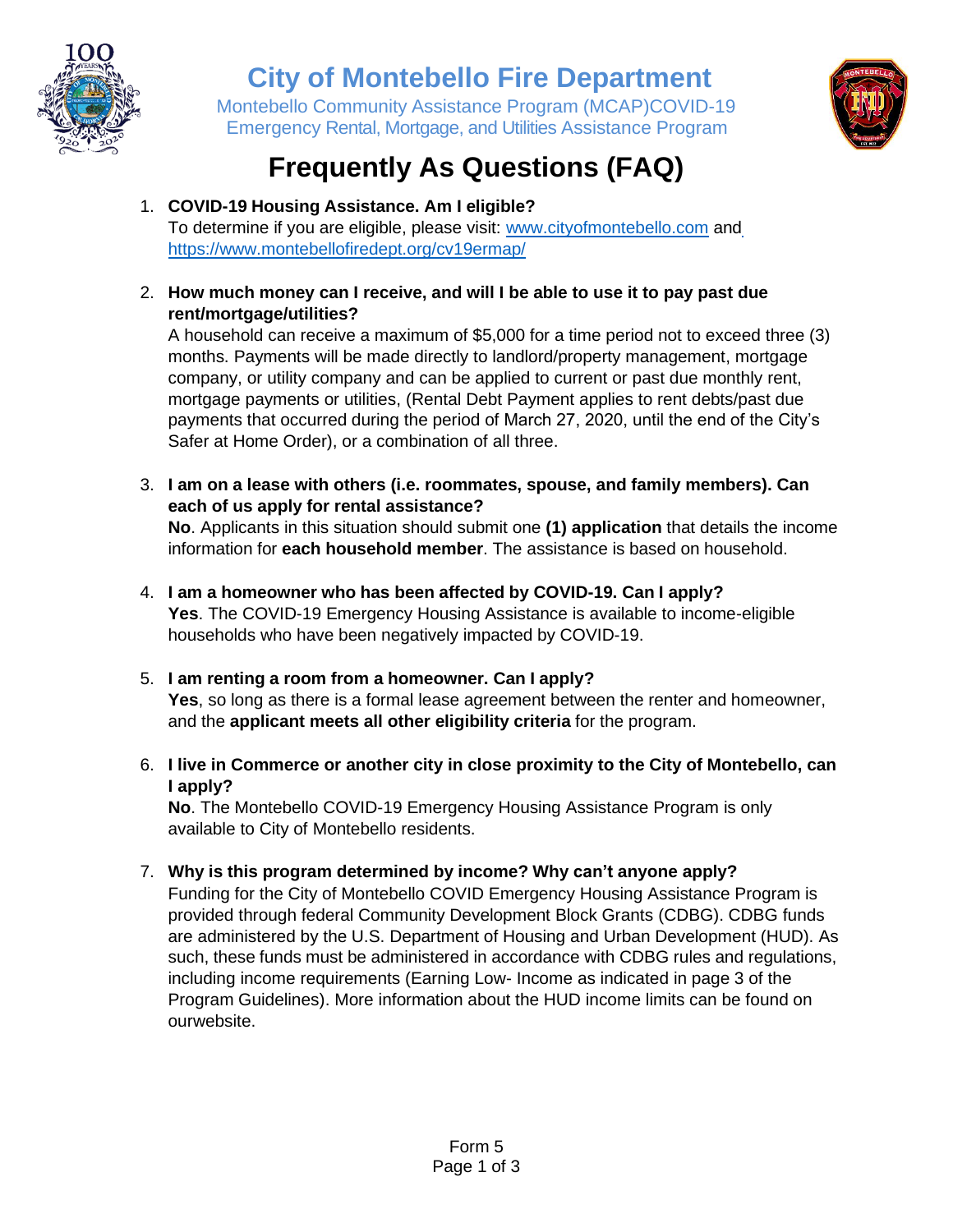

## **City of Montebello Fire Department**

Montebello Community Assistance Program (MCAP)COVID-19 Emergency Rental, Mortgage, and Utilities Assistance Program



8. **I make payments to my landlord in cash, or by using cash transfer mobile applications, such as Venmo or Cash App. Can I apply?**

**Yes**. You must provide a copy of a valid lease agreement that lists your name on it and provide sufficient proof that monthly rental payments are being made. All Emergency Housing Assistance Program payments are made directly to the Landlord or Mortgage or Utility Company and will require them to provide IRS Form W-9.

#### 9. **I don't have access to the internet or a printer. How can I apply?**

For applicants who do not have access to a computer, internet, and/or printer, a paper application packet is also available for in-person pick up. Applications can be picked up Monday through Thursday from 8:00 AM to 5:00 PM at City Hall, 1600 W. Beverly Blvd., Montebello, CA 90640, located at the north side of City Hall (Canopy Location).



#### 10. **What is the deadline to apply?**

There is no deadline, applications are being accepted in a recurring manner. Applications will be accepted until the program funds are exhausted. Therefore, all applicants are encouraged to apply as soon as possible.